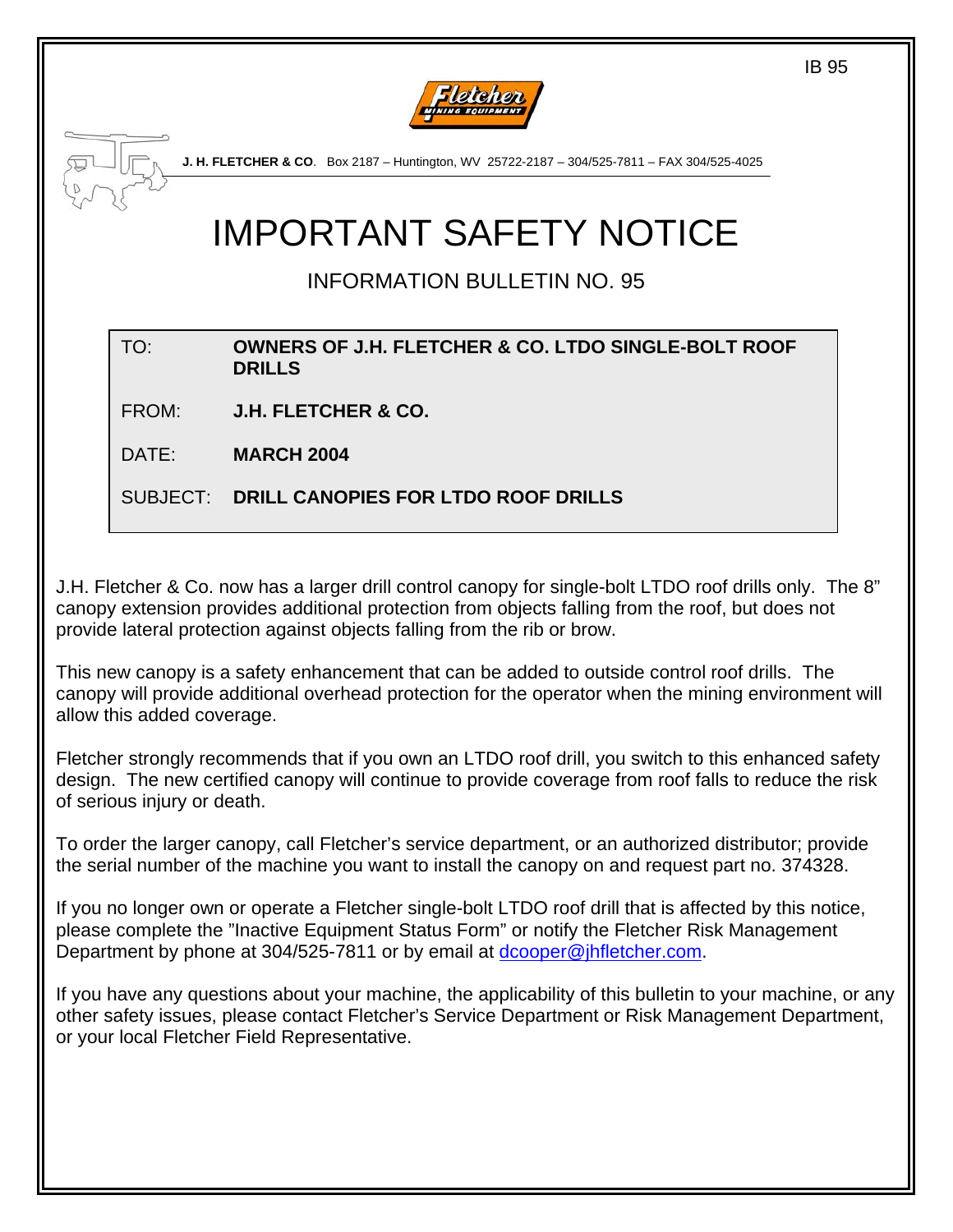Information Bulletin No. 95 Subject: LTDO Canopies Date: March 2004 Page 2

# **INACTIVE EQUIPMENT STATUS FORM**

## **SOLD OR TRANSFERRED EQUIPMENT:**

| MODEL:<br>SERIAL NO: _____________________ | OWNER:<br><u> 1989 - Johann Stein, mars an deutscher Stein und der Stein und der Stein und der Stein und der Stein und der</u><br>ADDRESS:<br><u> 1980 - Jan Samuel Barbara, martin di</u> |
|--------------------------------------------|--------------------------------------------------------------------------------------------------------------------------------------------------------------------------------------------|
| PHONE NO: ____________________             | TRANSACTION DATE: NAMEL ASSESSED.                                                                                                                                                          |
| MODEL:                                     | OWNER:<br>ADDRESS: ___________________                                                                                                                                                     |
| PHONE NO:                                  | TRANSACTION DATE:                                                                                                                                                                          |

## **EQUIPMENT THAT IS PERMANENTLY OUT-OF-SERVICE:**

| MODEL:<br><b>SERIAL NO:</b> | MODEL:<br>SERIAL NO: |
|-----------------------------|----------------------|
| MODEL:                      | MODEL:               |
| <b>SERIAL NO:</b>           | <b>SERIAL NO:</b>    |

Person completing form:

Printed Name

**Signature** 

 $\frac{1}{\sqrt{2\pi}}$  , which is a set of the set of the set of the set of the set of the set of the set of the set of the set of the set of the set of the set of the set of the set of the set of the set of the set of the set of

 $\overline{\phantom{a}}$  , which is a set of the set of the set of the set of the set of the set of the set of the set of the set of the set of the set of the set of the set of the set of the set of the set of the set of the set of th

Title: \_\_\_\_\_\_\_\_\_\_\_\_\_\_\_\_\_\_\_\_\_\_\_\_\_\_\_\_\_\_\_\_ Name of Company: \_\_\_\_\_\_\_\_\_\_\_\_\_\_\_\_\_\_\_\_\_\_\_\_\_\_\_\_\_\_\_\_ Address: \_\_\_\_\_\_\_\_\_\_\_\_\_\_\_\_\_\_\_\_\_\_\_\_\_\_\_\_\_\_\_\_

Phone: \_\_\_\_\_\_\_\_\_\_\_\_\_\_\_\_\_\_\_\_\_\_\_\_\_\_\_\_\_\_\_\_

Please return to: J. H. FLETCHER & CO. ATTN: RISK MANAGEMENT DEPT. 402 HIGH STREET HUNTINGTON WV 25705